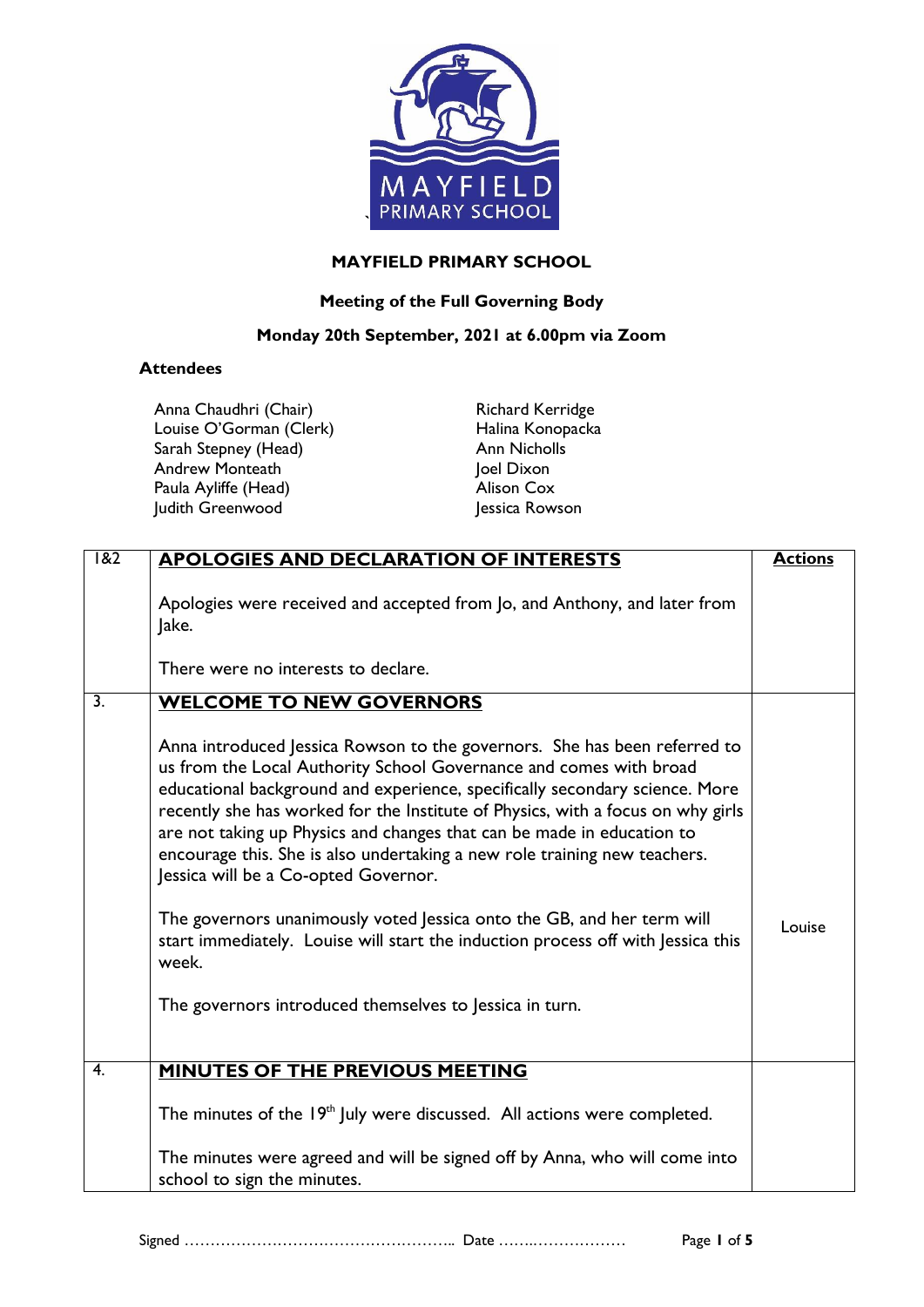|    | Daniel Zeichner, the MP for Cambridge visited the school on Friday at the<br>request of the Governors and met with Anna, the Heads and Kate. He was<br>very sympathetic to the school's concerns and Anna is confident he will raise<br>these concerns at a higher level.<br>Items covered as were funding and staff recruitment in Cambridge, which has<br>a high cost of living. Cambridgeshire is considered as an under-funded Local<br>Authority, in comparison with some others. |           |
|----|----------------------------------------------------------------------------------------------------------------------------------------------------------------------------------------------------------------------------------------------------------------------------------------------------------------------------------------------------------------------------------------------------------------------------------------------------------------------------------------|-----------|
|    | A report of his visit will be included in the Parent Newsletter this week.                                                                                                                                                                                                                                                                                                                                                                                                             | Louise    |
| 5. | <b>GOVERNOR ISSUES</b>                                                                                                                                                                                                                                                                                                                                                                                                                                                                 |           |
|    | <b>Register of Pecuniary Interests</b><br>Pecuniary Interests are signed off every year, however cannot be signed off in<br>person again this year. Louise will individually scan governor forms and email<br>them out for review. Governors should respond to the email with any<br>changes or confirming details listed. Louise will then record and file the<br>records.                                                                                                            | Louise    |
|    | <b>Committees: terms of reference</b><br>The terms all went to the committees in the last meeting of the previous<br>school year. No changes were made, and the terms were approved.                                                                                                                                                                                                                                                                                                   |           |
|    | <b>Committee and Link Governor Lists</b><br>The updated link governor list was sent out the afternoon before the<br>meeting. There were several vacancies open due to governors leaving.<br>These were allocated. Louise will update the current list with the changes<br>and distribute to the GB.                                                                                                                                                                                    | Louise    |
|    | The Heads explained the situation with having visitors in school. It was<br>suggested that governors get in touch with their link subject leaders and<br>arrange to meet after half term. If visits can be arranged in line with other<br>visits for meetings it would be appreciated. Paula will forward the Subject<br>Leaders Handbook to Louise for the Governors for their information.                                                                                           | All Link  |
|    | Richard will give a report on Equality and Diversity at the next meeting. He<br>also has a link with a history inspector for Ofsted and he will ask for advice<br>on questions Link Governors should be asking.                                                                                                                                                                                                                                                                        | Governors |
|    | <b>Governor Expenses Policy</b><br>No changes have been made to the expenses policy, and the governors<br>approved the policy for the coming year.                                                                                                                                                                                                                                                                                                                                     |           |
|    | <b>GB Vacancies</b><br>Anthony will be leaving the GB when his term comes to an end in January.<br>This leaves the GB with 5 vacancies for parent governors.                                                                                                                                                                                                                                                                                                                           |           |
|    | Louise will start the process of Parent Elections before October half term.                                                                                                                                                                                                                                                                                                                                                                                                            |           |
|    | Anna was sympathetic to Anthony's decision to leave the GB and thanked<br>him for his time and contributions to the GB.                                                                                                                                                                                                                                                                                                                                                                |           |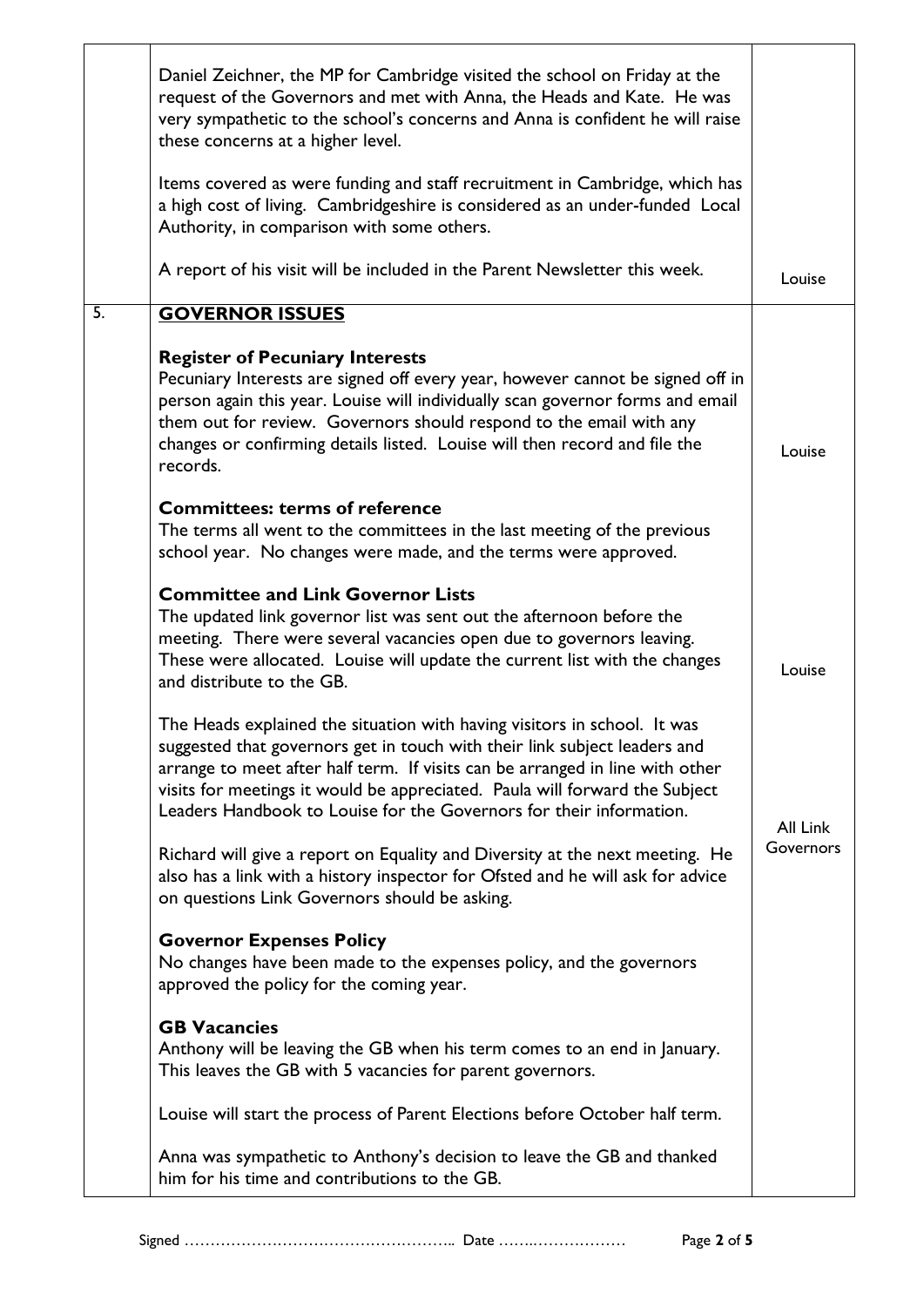|                  | <b>Standing Orders</b><br>The Standing orders were approved for the following year. Jane's name will<br>be taken off as Vice Chair.<br>Anna would like to leave this position open for now but invited governors to<br>consider the role and get in touch with Louise if they were interested. | Louise |
|------------------|------------------------------------------------------------------------------------------------------------------------------------------------------------------------------------------------------------------------------------------------------------------------------------------------|--------|
| 6.               | <b>GOVERNOR TRAINING</b>                                                                                                                                                                                                                                                                       |        |
|                  | The most recent training programme for governors has been issued to the<br>GB. Anna highlighted the courses and asked that if governors do book<br>themselves on a course to let Louise know. There is no charge for courses<br>booked, and most are available online and also in person now.  |        |
| $\overline{7}$ . | <b>HEADTEACHER'S REPORT</b>                                                                                                                                                                                                                                                                    |        |
|                  | The report was previously circulated to the GB. Sarah shared the report on<br>screen highlighting the following:                                                                                                                                                                               |        |
|                  | Teachers are completing start of year assessments and creating the<br>$\bullet$<br>baseline data.                                                                                                                                                                                              |        |
|                  | Pupil review meetings will take place next week.<br>$\bullet$                                                                                                                                                                                                                                  |        |
|                  | SDP working groups and maths courses for KSI have met.<br>$\bullet$                                                                                                                                                                                                                            |        |
|                  | The library is currently undergoing a tidy up and we are getting rid of<br>$\bullet$<br>old stock. Sarah put out a request for help from the Governors with<br>sorting through books. If a couple of hours could be spared, help<br>would be much appreciated.                                 |        |
|                  | Trainee teachers from the Faculty of Education will be back in school<br>$\bullet$<br>from October.                                                                                                                                                                                            |        |
|                  | Sarah will be meeting with around 20 schools in Bedfordshire who<br>are participating in Spirals of Enquiry.                                                                                                                                                                                   |        |
|                  | The figures for pupil attendance are slightly lower than usual, due to a delay<br>in some children returning from the summer break as they were having to<br>isolate following holidays abroad.                                                                                                |        |
|                  | There is one child not attending at the moment due to parent anxiety with<br>the COVID situation. The school has a plan in place to educate the child<br>virtually. It is not ideal but has been agreed between the school and the<br>family.                                                  |        |
| 8.               | <b>SAFEGUARDING</b>                                                                                                                                                                                                                                                                            |        |
|                  | The Safeguarding policy had been reviewed and was brought to the GB for<br>approval. All changes had been highlighted in blue. Most changes were<br>adaptions to Mayfield.                                                                                                                     |        |
|                  | Ann will join the Heads as Safeguarding Lead when Surge leaves in October.                                                                                                                                                                                                                     |        |
|                  | The GB approved the policy and Anna will sign hard copy when she comes<br>to school to do the minutes.                                                                                                                                                                                         | Anna   |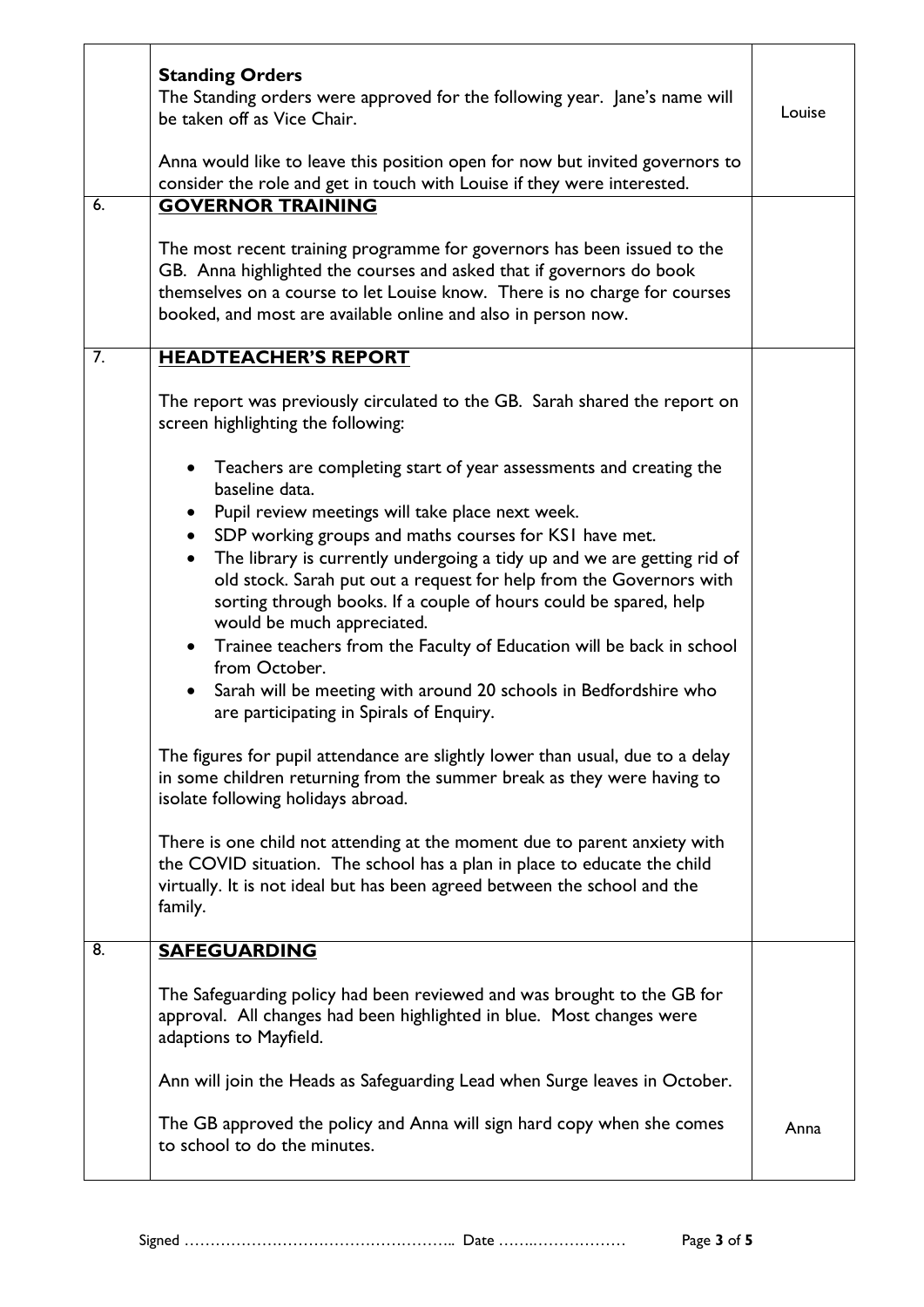|                | The KCSIE (Keeping Children Safe In Education) has been sent out to<br>everyone on Pindigo. Policies will be available on this format until the end of<br>January, when the school transfers to a new system. Please could all<br>governors access Pindigo and read the updated policies. | All<br>Governors |
|----------------|-------------------------------------------------------------------------------------------------------------------------------------------------------------------------------------------------------------------------------------------------------------------------------------------|------------------|
|                | Staff are having their safeguarding training refresher in October face to face.<br>Last year it was completed in a video format. Once staff have received their<br>training a link will be sent to governors for the video training.                                                      | Sarah<br>/Alison |
| $\overline{8}$ | <b>SAFEGUARDING</b>                                                                                                                                                                                                                                                                       |                  |
|                | The Safeguarding policy had been reviewed and was brought to the GB for<br>approval. All changes had been highlighted in blue. Most changes were<br>adaptions to Mayfield.                                                                                                                |                  |
|                | Ann will join the Heads as Safeguarding Lead when Surge leaves in October.                                                                                                                                                                                                                |                  |
|                | The GB approved the policy and Anna will sign hard copy when she comes<br>to school to do the minutes.                                                                                                                                                                                    |                  |
|                | The KCSIE (Keeping Children Safe In Education) has been sent out to<br>everyone on Pindigo. Policies will be available on this format until the end of<br>January, when the school transfers to a new system. Please could all                                                            | Anna<br>All      |
|                | governors access Pindigo and read the updated policies.                                                                                                                                                                                                                                   | Governors        |
|                | Staff are having their safeguarding training refresher in October face to face.<br>Last year it was completed in a video format. Once staff have received their<br>training a link will be sent to governors for the video training.                                                      |                  |
|                |                                                                                                                                                                                                                                                                                           | Sarah /Ali       |
| 9.             | <b>REPORTS FROM THE COMMITTEES</b>                                                                                                                                                                                                                                                        |                  |
|                | Resources and PWL have not met yet this year.                                                                                                                                                                                                                                             |                  |
|                | <b>Personnel</b>                                                                                                                                                                                                                                                                          |                  |
|                | The committee met in the second week of term.                                                                                                                                                                                                                                             |                  |
|                | The ECT (Early Career Teacher) policy which is the new name for the<br>former NQT policy was approved by the GB.                                                                                                                                                                          |                  |
|                | <b>HTPM Committee</b> $-$ in recent years the committee has struggled to<br>maintain a panel of 3 members. Anna proposed that the GB approved having<br>the Chair as a permanent member of the committee and one other governor<br>who would change annually.                             |                  |
|                | There was some concern that only two governors on the committee may be<br>too few, if one could not attend the meetings.                                                                                                                                                                  |                  |
|                | Anna welcomed other governors to come forward and join the committee,<br>which is currently just Anna and Joel due to Anthony's retirement from the<br>GB. Anna leads the committee this school year. Leadership would continue<br>to be rotated annually.                                |                  |
|                |                                                                                                                                                                                                                                                                                           |                  |